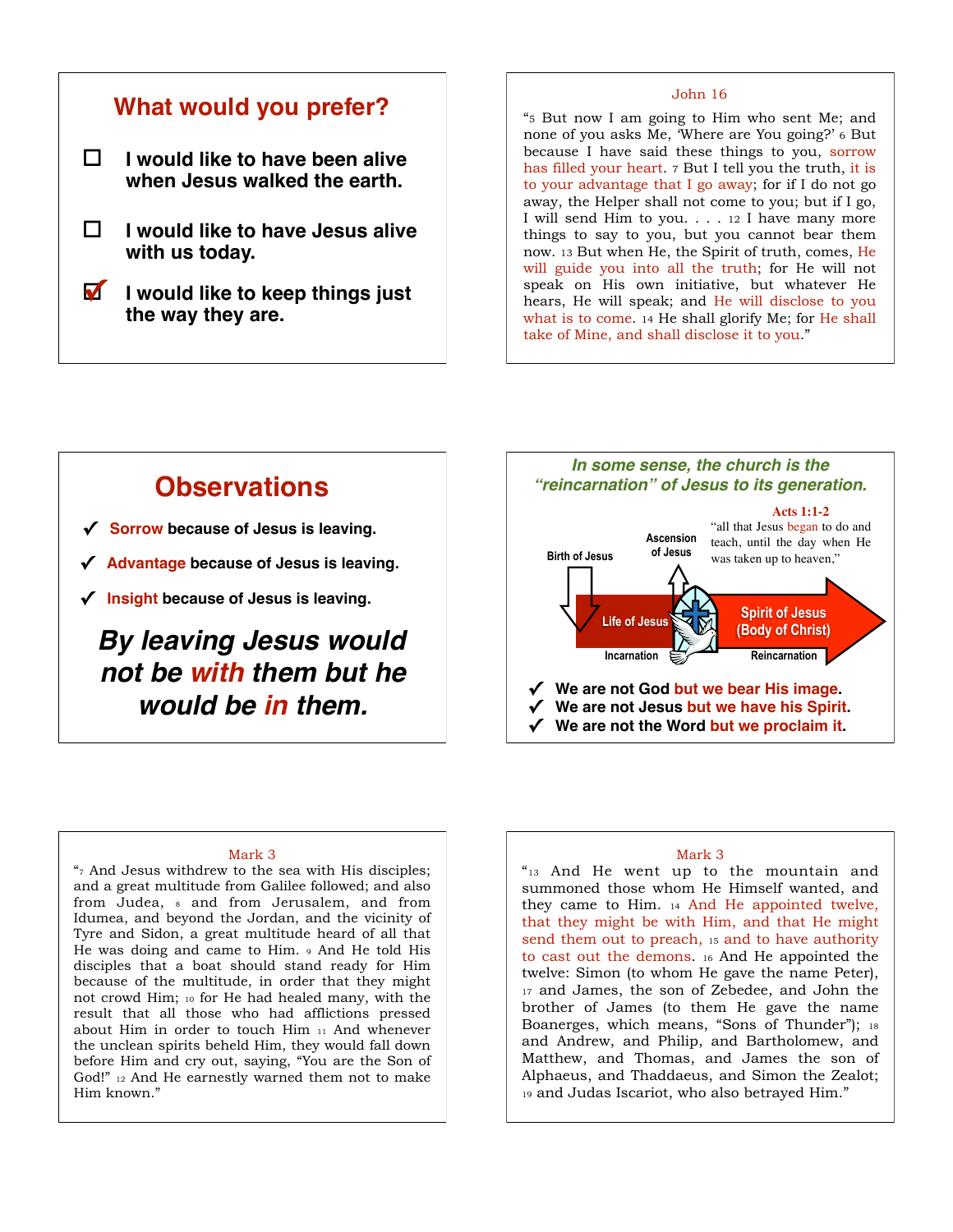### *Two contrasting paragraphs*

vs.7-12 vs.13-19

*Jesus is called on by people from all over.*

*The people***'***s interest in Jesus is easy to explain.*

*Unclean spirits are exhorted to be quiet.*

*Jesus***'** *has authority over the power of darkness.*

*Jesus calls and appoints 12 disciples* 

*Jesus***'** *interest in the 12 is harder to explain.* 

*Disciples are exhorted to preach.*

*Jesus***'** *authority is given to his disciples*

#### *This marks a shift in Jesus***'** *ministry in the Gospels* Part #1 Part #2 *Jesus has contact with many. Jesus is intimate with a few. Public ministry is focused on Israel. Public ministry is for the training of the 12. Sermons Parables*





#### **Ephesians 2:20-21**

"having been built on the foundation of the apostles and prophets, Christ Jesus Himself being the corner stone, in whom the whole building, being fitted together, is growing into a holy temple in the Lord."

**The epistles of Paul are the foundation of Christian theology.**



**Example #1 of Jesus being IN but not OF the world.**

**As the Body of Christ we share the authority of Jesus in this world.**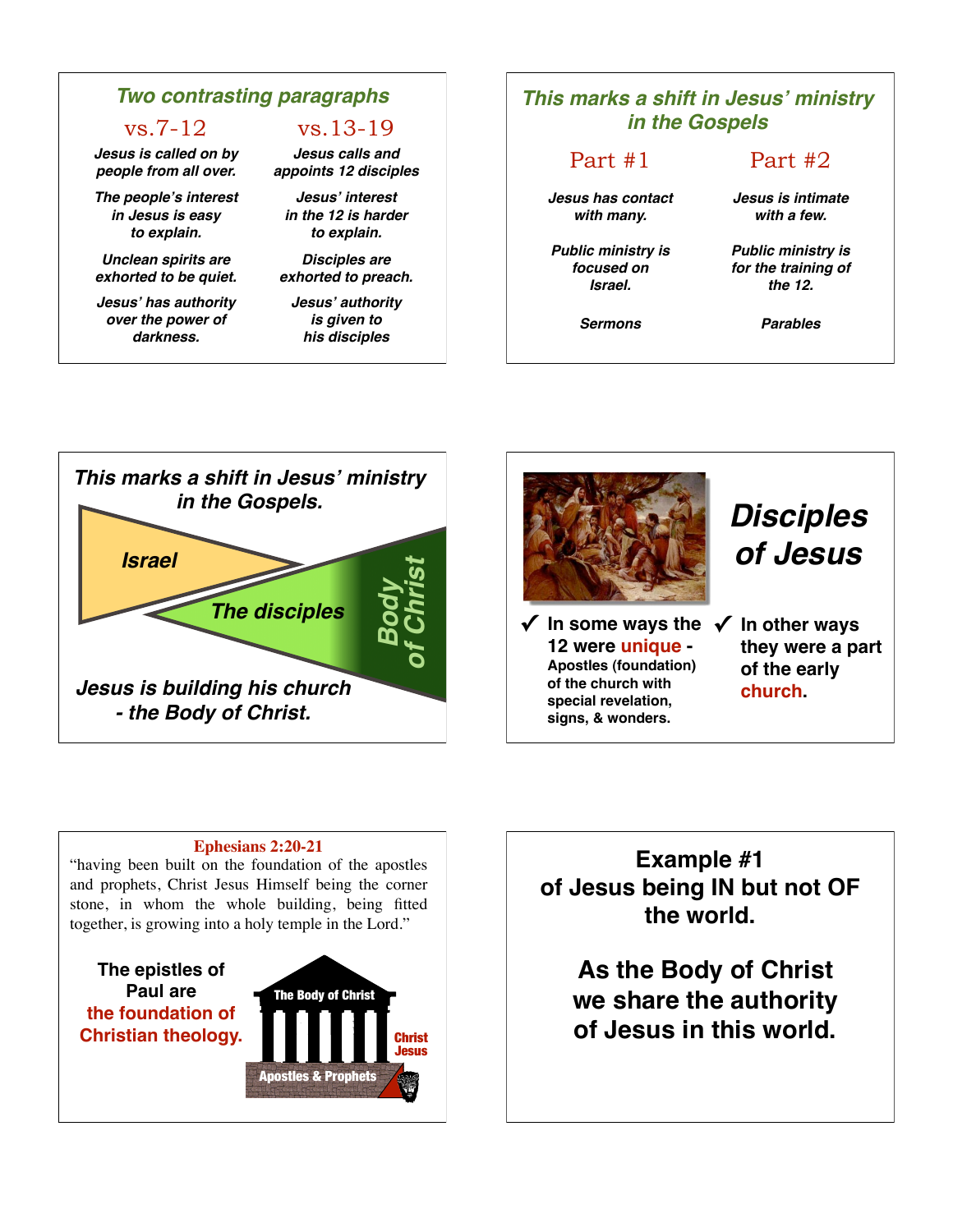#### Mark 3

"14 And He appointed twelve, that they might be with Him, and that He might send them out to preach, 15 and to have authority to cast out the demons."

#### *Four privileges*

- **✓ Appointed as a special group.**
- **✓ Invited into a special relationship.**
- **✓ Commissioned to a special task.**
- **✓ Authorized with special power.**

#### **✓ Appointed as a special group.**

#### 1 Peter 2:9

"But you are a chosen race, a royal priesthood, a holy nation, a people for God's own possession, so that you may proclaim the excellencies of Him who has called you out of darkness into His marvelous light;"

- **We are ambassador sons and daughters.**
- **God has chosen to work through us (as the Body of Christ) at this time in history.**

#### **✓ Invited into a special relationship.**

#### John 14

"16 I will ask the Father, and He will give you another Helper, that He may be with you forever; 17 that is the Spirit of truth, whom the world cannot receive, because it does not see Him or know Him, but you know Him because He abides with you and will be in you. 18 I will not leave you as orphans; I will come to you."

- **Do not think of Christ as away from us.**
- **But walk knowing that he is IN us.**

#### **✓ Commissioned to special task.**

#### Matthew 28

"18 And Jesus came up and spoke to them, saying, "All authority has been given to Me in heaven and on earth. 19 Go therefore and make disciples of all the nations, baptizing them in the name of the Father and the Son and the Holy Spirit, 20 teaching them to observe all that I commanded you; and lo, I am with you always, even to the end of the age.""

#### Romans 10:15

"How will they preach unless they are sent? Just as it is written, "How beautiful are the feet of those who bring good news of good things!"

#### **✓ Authorized with special power.**

#### 1 Peter 4

"10 As each one has received a special gift, employ it in serving one another as good stewards of the manifold grace of God. 11 Whoever speaks, is to do so as one who is speaking the utterances of God; whoever serves is to do so as one who is serving by the strength which God supplies;"

- **We should not be timid or insecure.**
- **Nor should we be proud or insensitive.**

# **Christ shares**

**himself and his power with those chosen to be his church.**